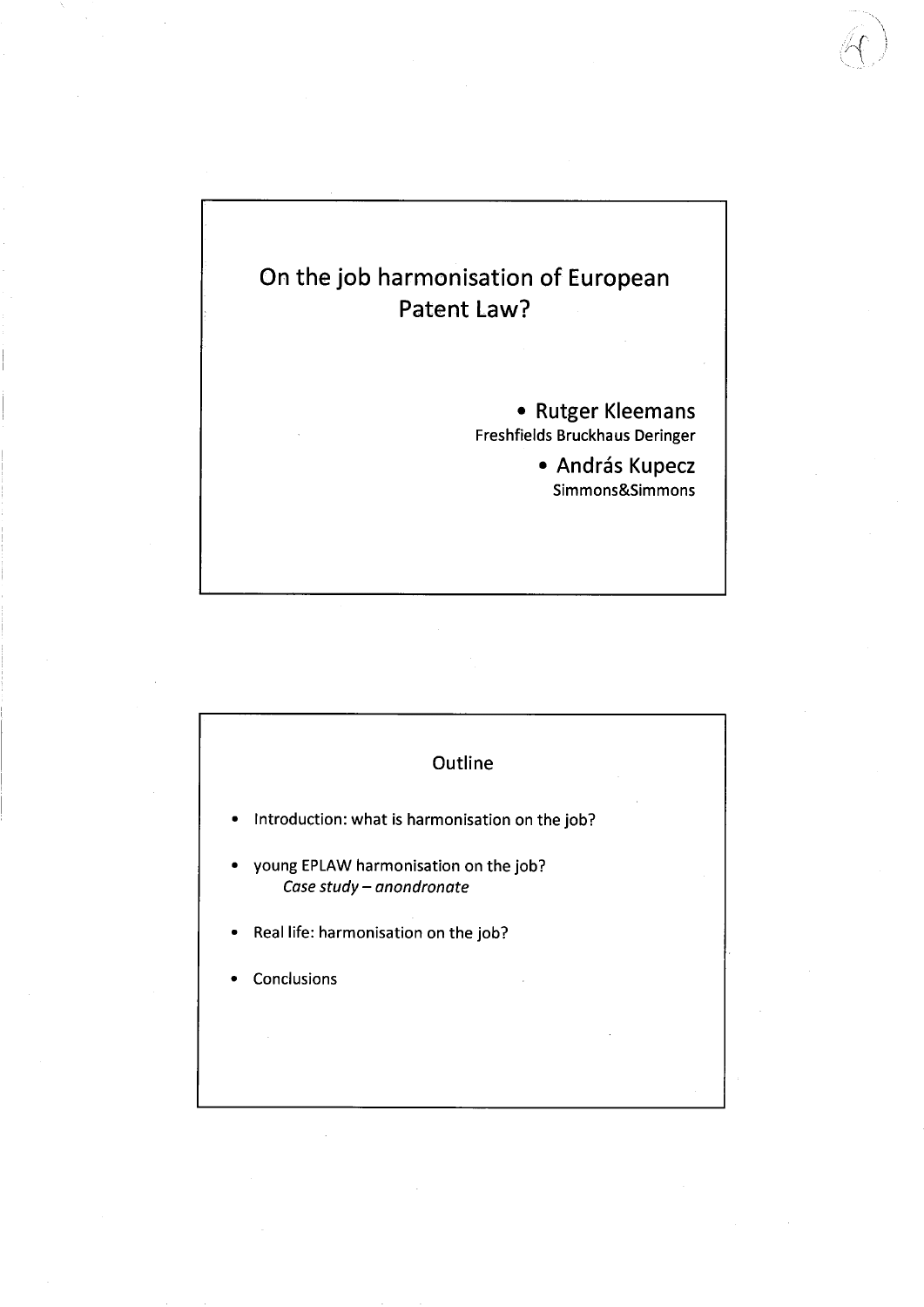# Introduction: what is harmonisation on the job?

- · Briefbackground:
	- community patent
	- EPLA and Venice Conferences
- European patent litigation an ongoing story
- · Hypothesis i: harmonisation on the job by patent judges
- · Hypothesis 11: harmonisation on the job by (young) patent practitioners
- · What about these hypotheses...?

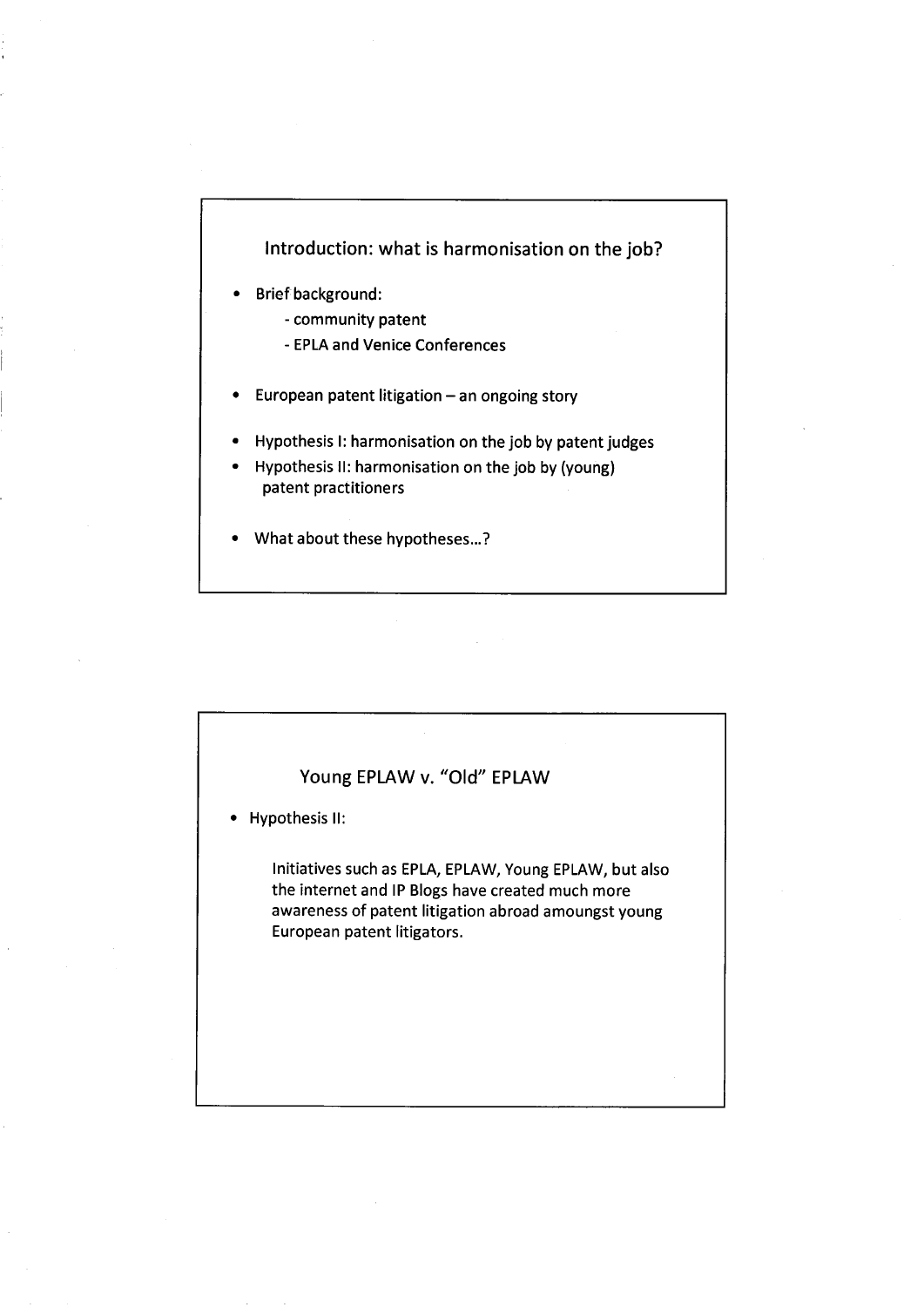

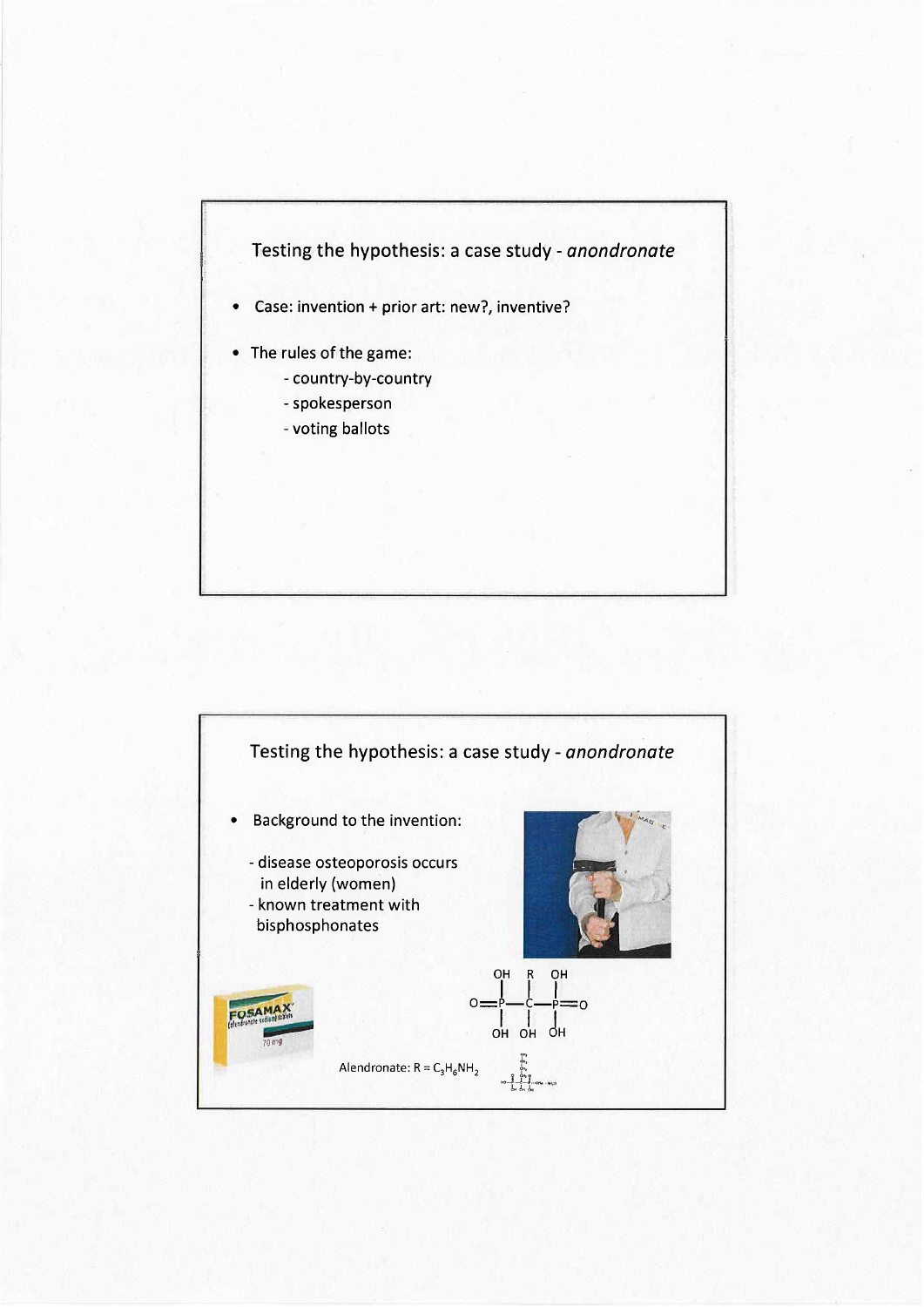

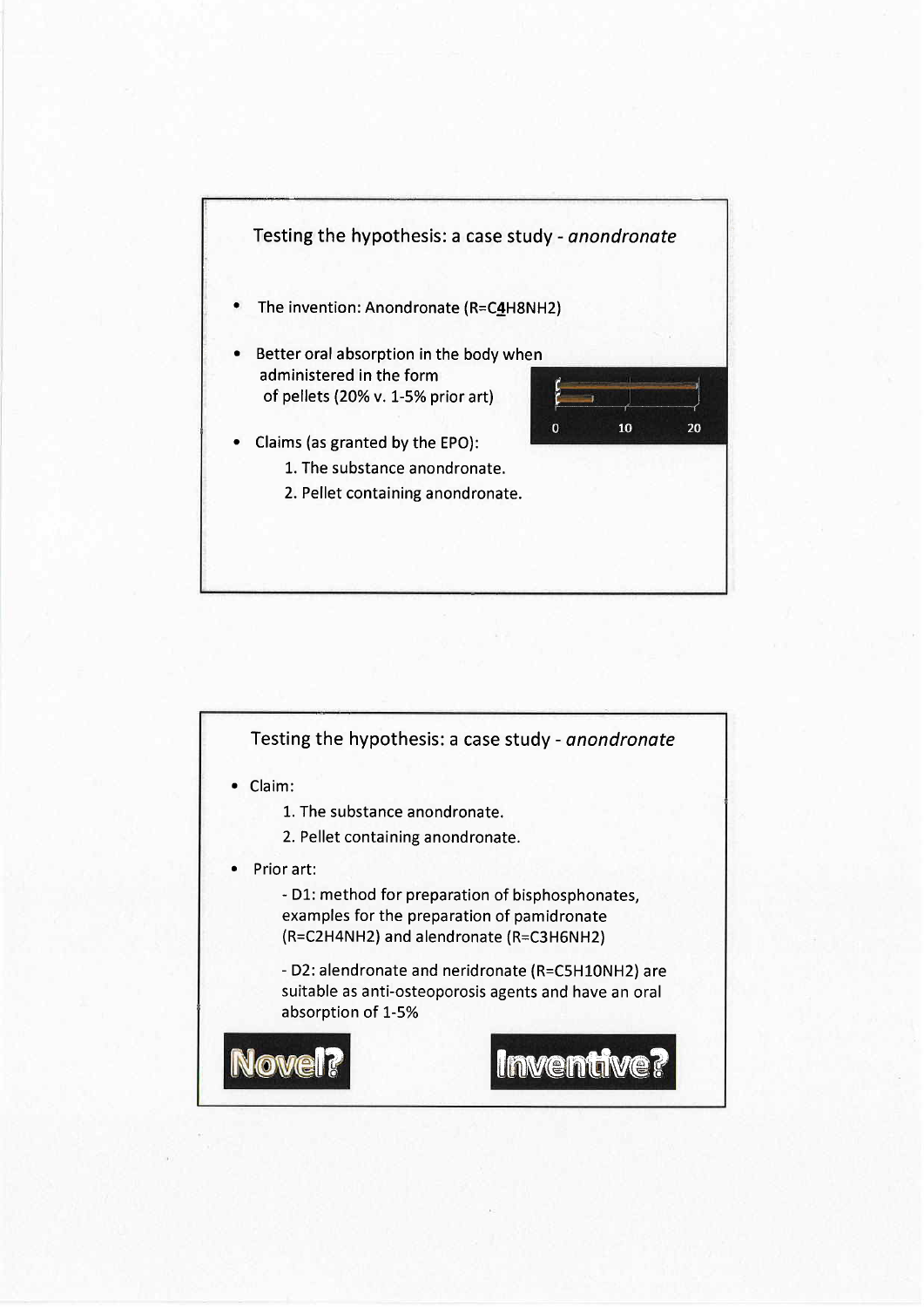

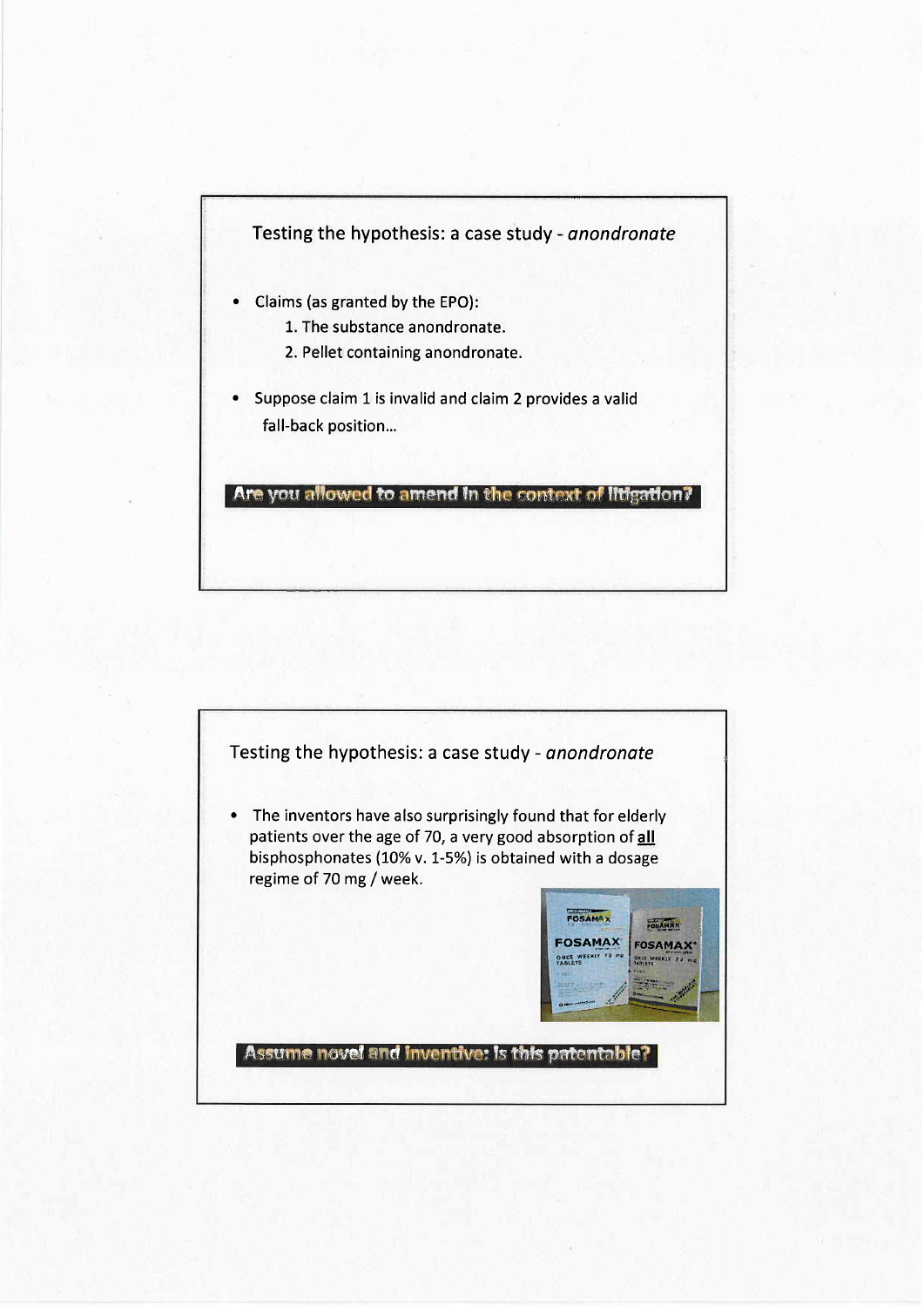

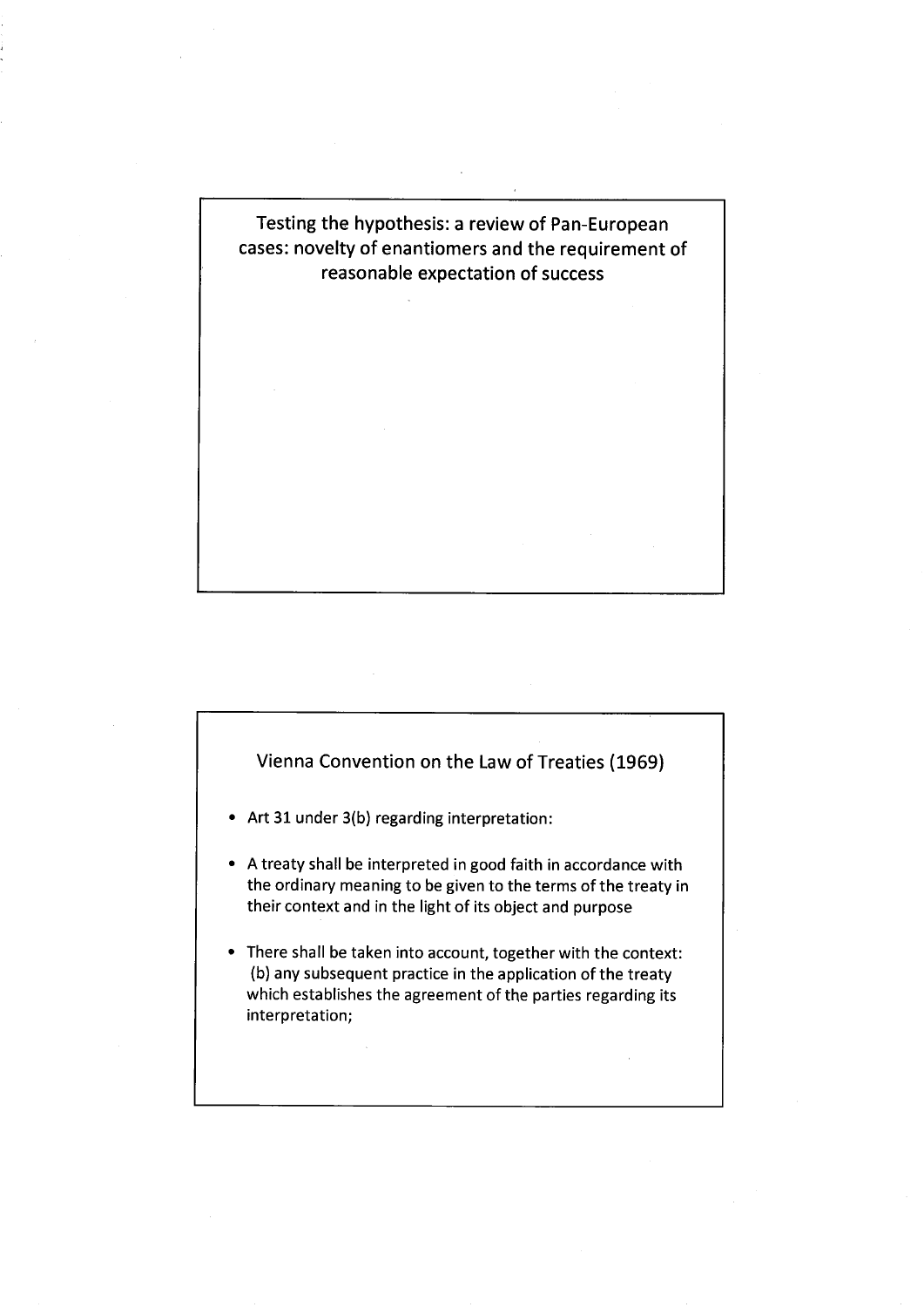## Pfizer/Ranbaxy (Atorvastatine)

- · Bundespatentgericht October '07:
- "Diesen bewertungen [of the EPO], denen sich ein sehr engermitunter als "photografisch" bezeichneter - Neiheitsbegriff zugrunde Iiegt (...) kann sich der Senat unter Berücksichtigung der Rechtsprechung des Bundesgerichtshof zur Neuheit chemischer Verbindungen nicht anschliessen"
- · "Der Ansicht der Beklagten, die Patentfähigkeit des Streitpatents dürfe im Interesse der gebotenen Harmonisierung des nationalen und europäischen Patentrechts durch eine möglichst einheitliche Rechtsabwendung nicht abweichend von der Entscheidung der (TBA and Examining Division) bewerten werden, kann sich der Senat nicht anschliessen."

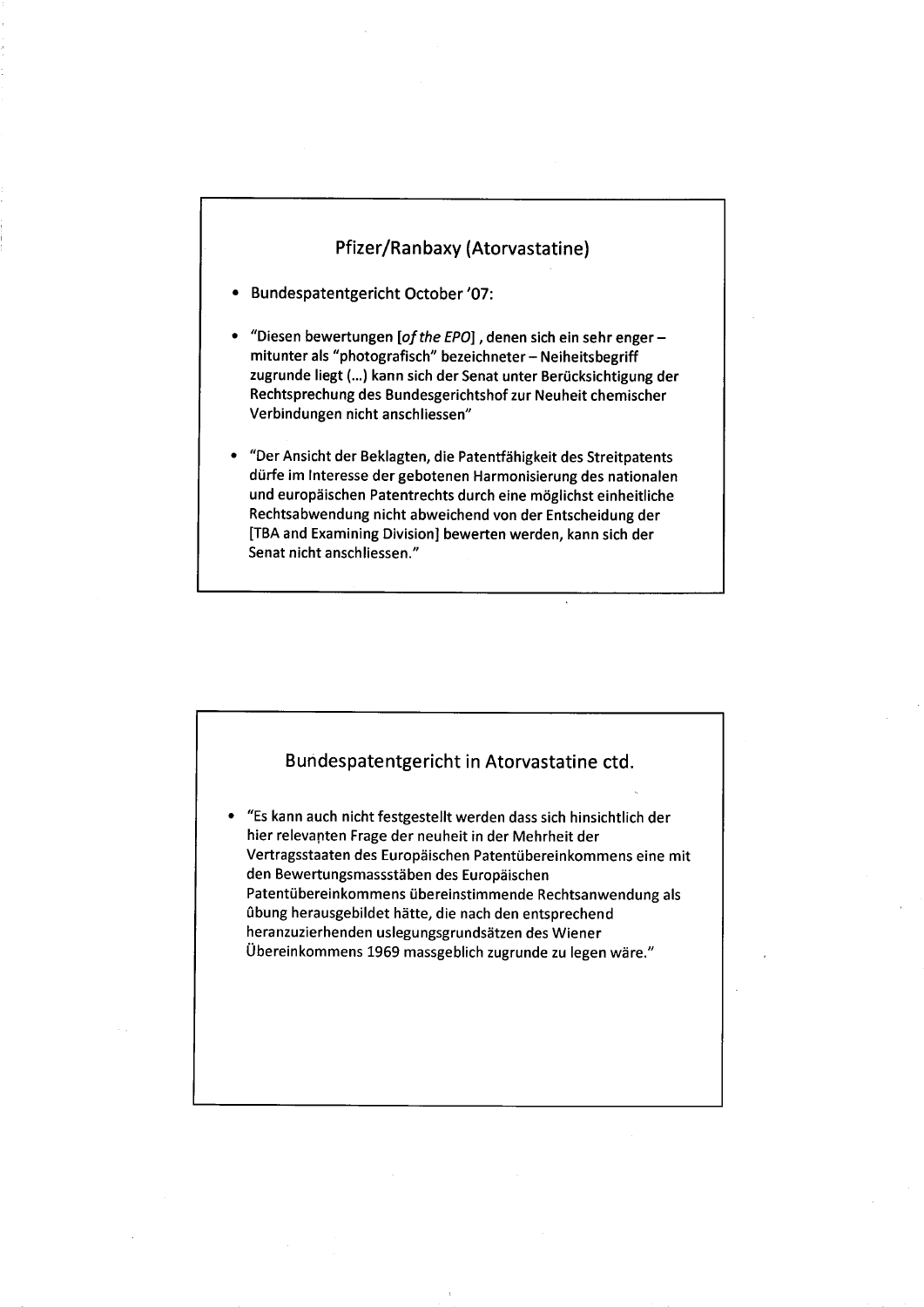## Pfizer/Ranbaxy - Dutch Court of Appeals

· The Dutch Court of Appeals agrees with EPO case law.

"The EPO tends  $-$  in order to avoid said negative consequences  $-$  to examine whether the claimed species is 'known as such' (in individualised form) in the document describing the genus. In this context the observation that in selection inventions in the field under consideration of, put succinctly, racemates versus enantiomers, the EPO generally speaking takes *'literal' or* 'photographic' novelty as a point of departure..."

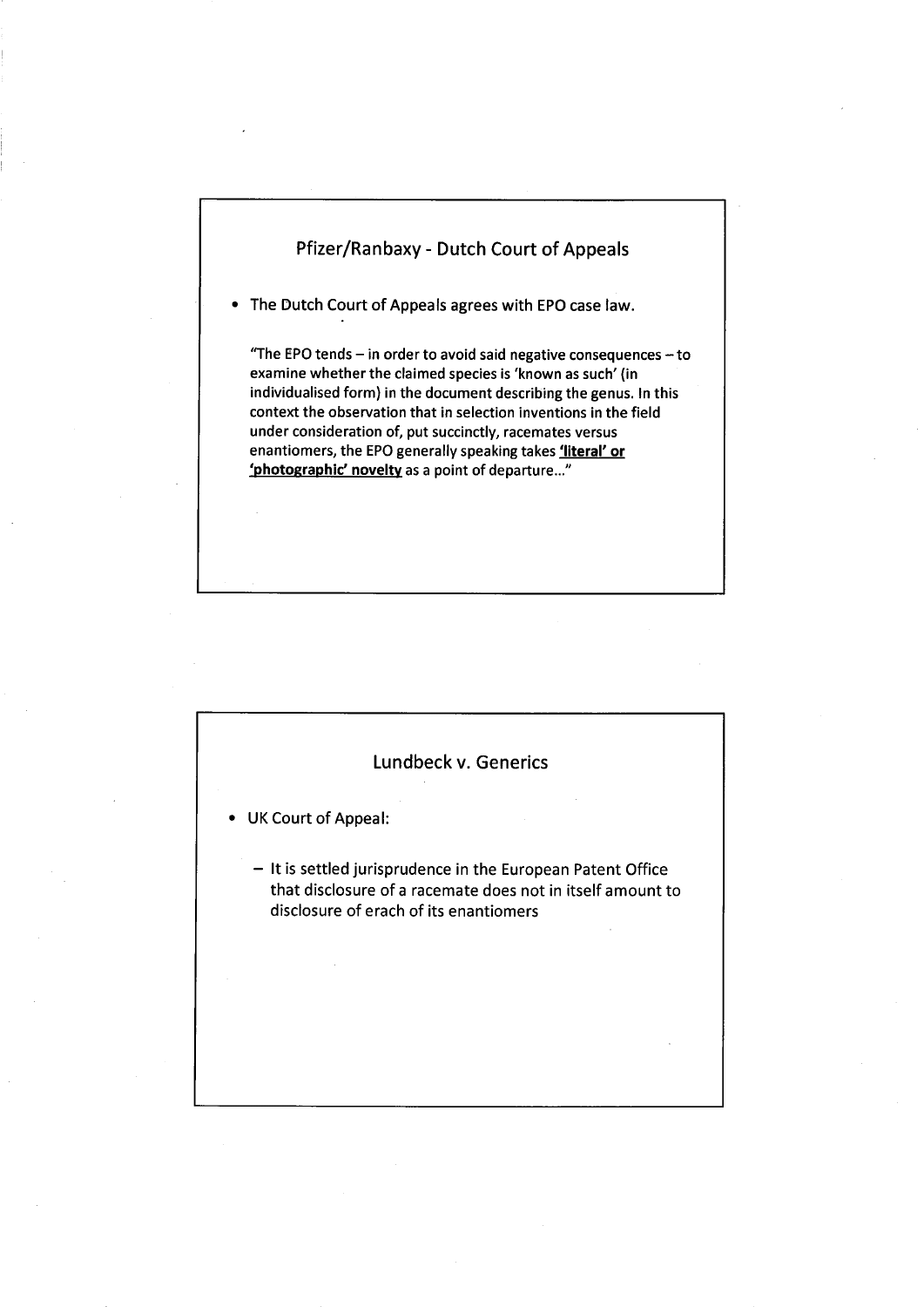# Lundbeck v. Generics

· Dutch Court of First Instance:

"The court takes the line followed by the European Patent Office and the Dutch patent courts which followed suit, in the assessment of the novelty of an enantiomer vis-à-vis a racemate."

# Lundbeck V Generics · Bundespatentgericht: "Eine chemische Verbindung mit einem asymmetrischen Kohlenstoffatom ist in Form eines ihrer Enantiomeren nicht mehr neu, wenn dem Fachmann in einer Vorveröffentlichung ein konkreter Hinweis auf die Enantiomere gegeben wird und er aufgrund dieses Hinweises und sein allgemeinen Fachwissens in der Lage ist, die Verbindung herzustellen."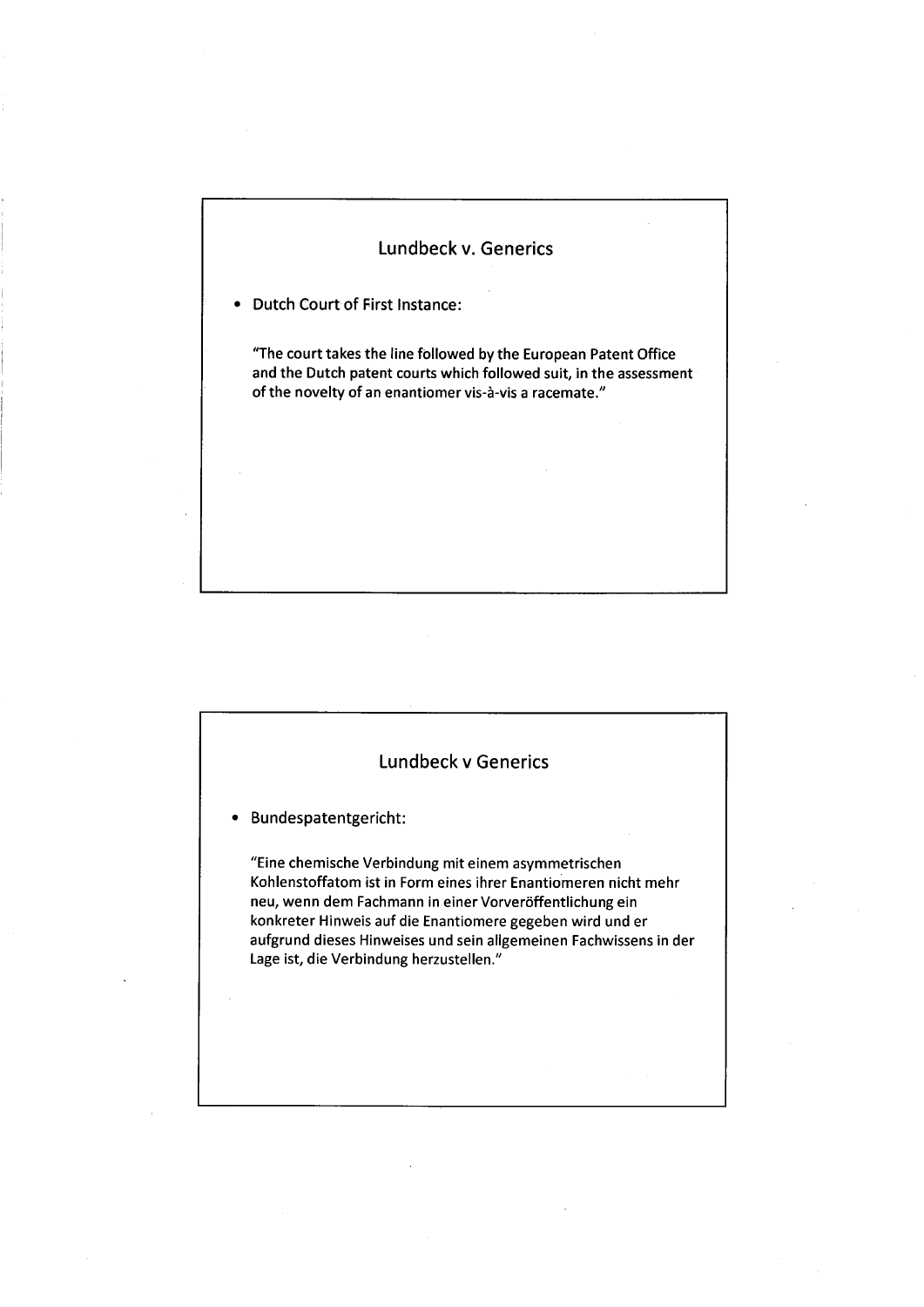#### Intermezzo: Daiichi (Ievofloxacin)

- · UK Court:
- · "Interestingly, the Bundespatentgericht has recognised its approach is out of step with the EPO "
- "The difficulty I have with the German approach is that it appears to conflate the issues of novelty and obviousness "
- · "i feel reinforced in this conclusion by the decision of the Court of Appeal in Generics v Lundbeck- Although the point was not argued, Lord Hoffmann noted with apparent approval at (9) what he described as the settled jurisprudence of the EPO that disclosure of a racemate does not in itself amount to disclosure of each of its enantiomers."

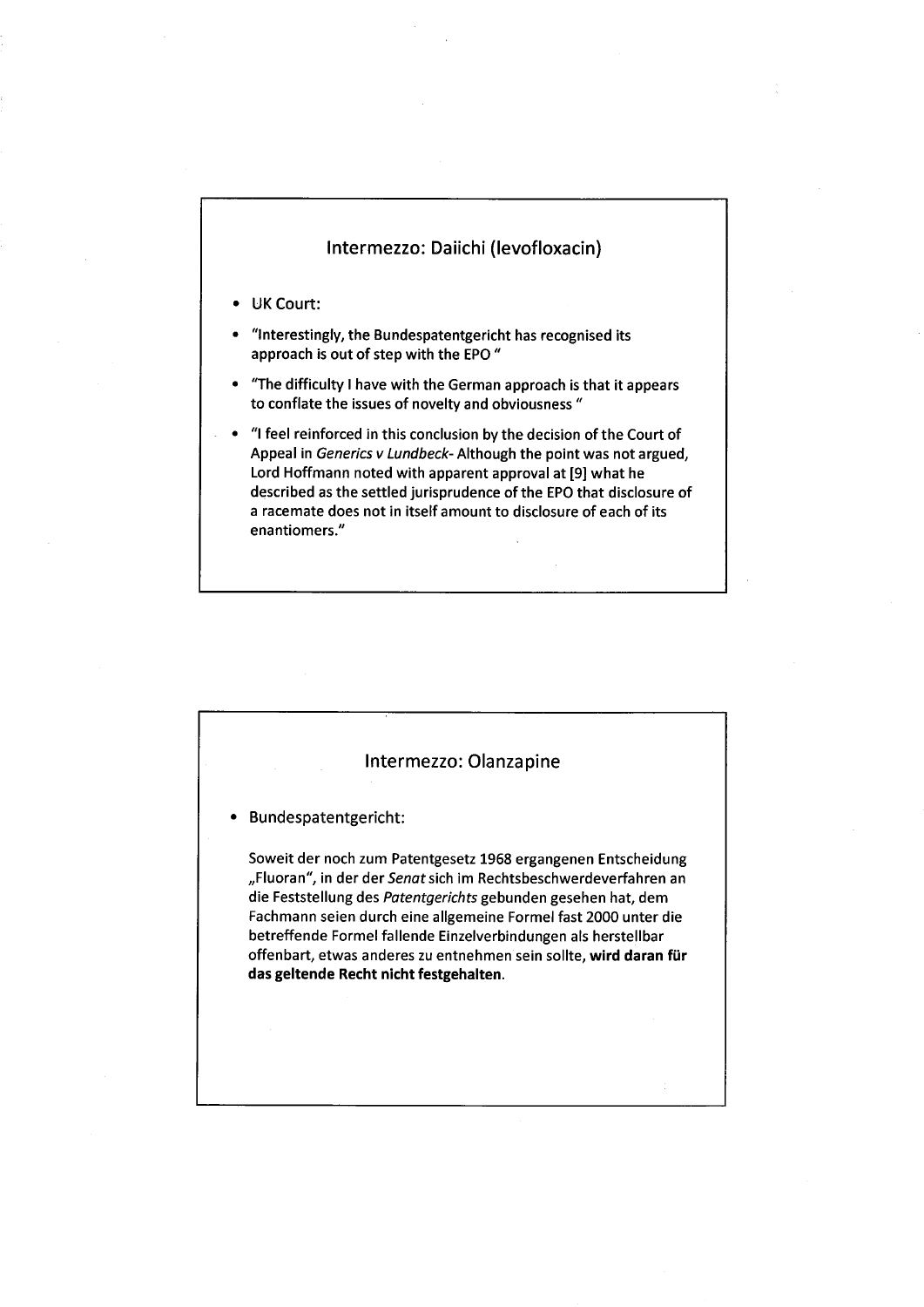#### Intermezzo: Olanzapine

· Als offenbart kann eine nicht ausdrücklich genannte Einzelverbindung vielmehr nur dann gelten, wenn der Fachmann sie im vorstehend ausgeführten Sinne "mitliest", etwa weil sie ihm als die übliche Verwirklichungsform der genannten allgemeinen Formel geläufig ist und sich ihm daher sofort als jedenfalls auch gemeint aufdrängt, wenn er die allgemeine Formel liest.

#### Intermezzo: Olanzapine

· Der Senat sieht sich mit dieser allgemeinen Beurteilung des Offenbarungsgehalts chemischer Formeln im Wesentlichen in Einklang mit der - auch vom High Court für England und Wales (Floyd J.) in dem das Streitpatent betreffenden Nichtigkeitsverfahren zuGrunde gelegten ((2008) EWHC 2345 (Pat)) - Rechtsprechung der Beschwerdekammern des EPA, nach der nur solche technische Lehren neuheitsschädlich sind, die einen Stoff als zwangsläufiges Ergebnis eines vorbeschriebenen Verfahrens oder in spezifischer, d.h. individualisierter, Form offenbaren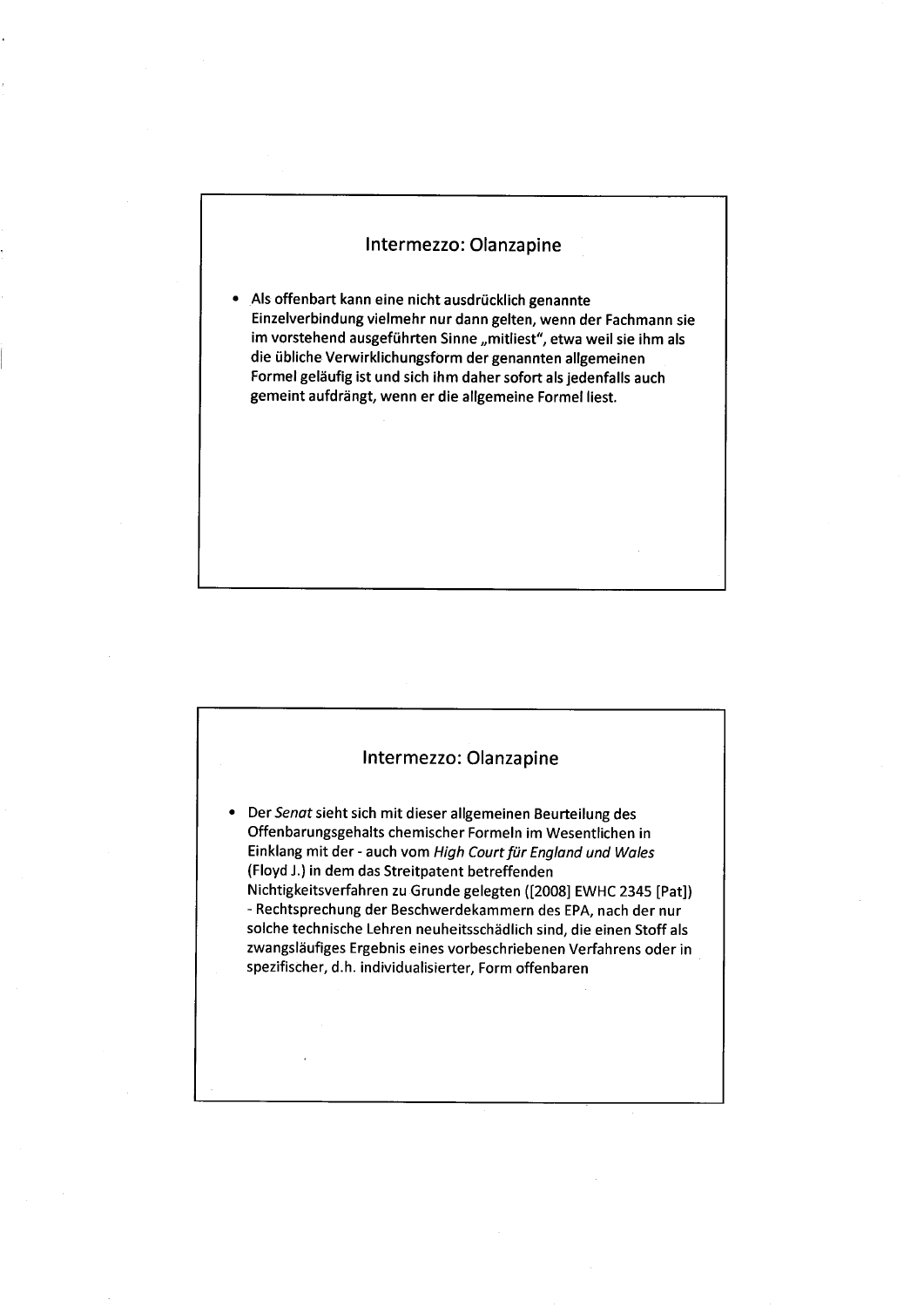#### Lundbeck v Generics

· Dutch Court of First Instance:

"Kitchin J. has a different view on this and holds that the average skilled person would not deem the Baldwin Rules applicable to unsaturated systems. For the reasons set out above, on the basis of what the parties have presented to the court in this case  $-$  which differs from the English case  $-$  this court comes to a different conclusion, so that it 'respectfully disagrees' with the English judgment on this point. This aspect was subsequently not dealt with anymore by the Court of Appeal and the House of Lords."

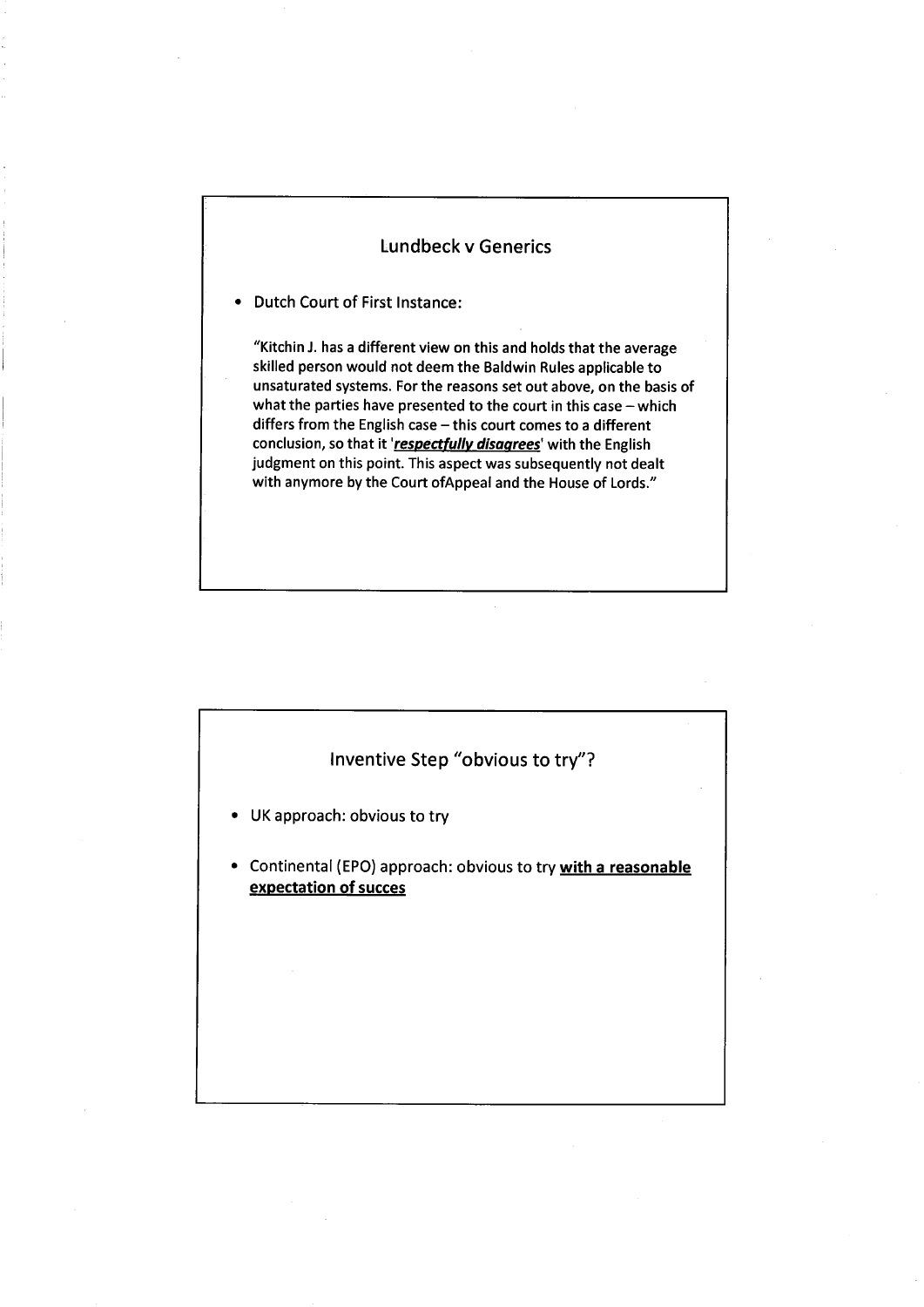## Conor v Angiotech

- · UK House of Lords:
	- There is still no European Patent Court.
	- $-$  But when the question is one of principle, it is desirable that so far as possible there should be uniformity in the way the national courts and the EPO interpret the European Patent Convention ("EPC"). In this case, as Pumfrey J made clear in his judgment, there is a question of principle at stake. It is about how you identify the concept embodied in the invention which may constitute the "inventive step" for the purposes of article 56 of the EPC and section 1(1)(b) of the Patents Act 1977

|                    | <b>Conor v Angiotech</b>                                                                                                                                                                                                                                                                                                                                                                                                                                    |
|--------------------|-------------------------------------------------------------------------------------------------------------------------------------------------------------------------------------------------------------------------------------------------------------------------------------------------------------------------------------------------------------------------------------------------------------------------------------------------------------|
| UK House of Lords: |                                                                                                                                                                                                                                                                                                                                                                                                                                                             |
|                    | "There is no requirement in the EPC or the statute that the<br>specification must demonstrate by experiment that the invention<br>will work or explain why it will work. As the Dutch court said (at<br>paragraph 4.17): "it is not required in the view of the court that<br>experimental data concerning such use of taxol stents in humans<br>and the actual prevention of restenosis be included in the patent to<br>further substantiate [the claim]." |
|                    |                                                                                                                                                                                                                                                                                                                                                                                                                                                             |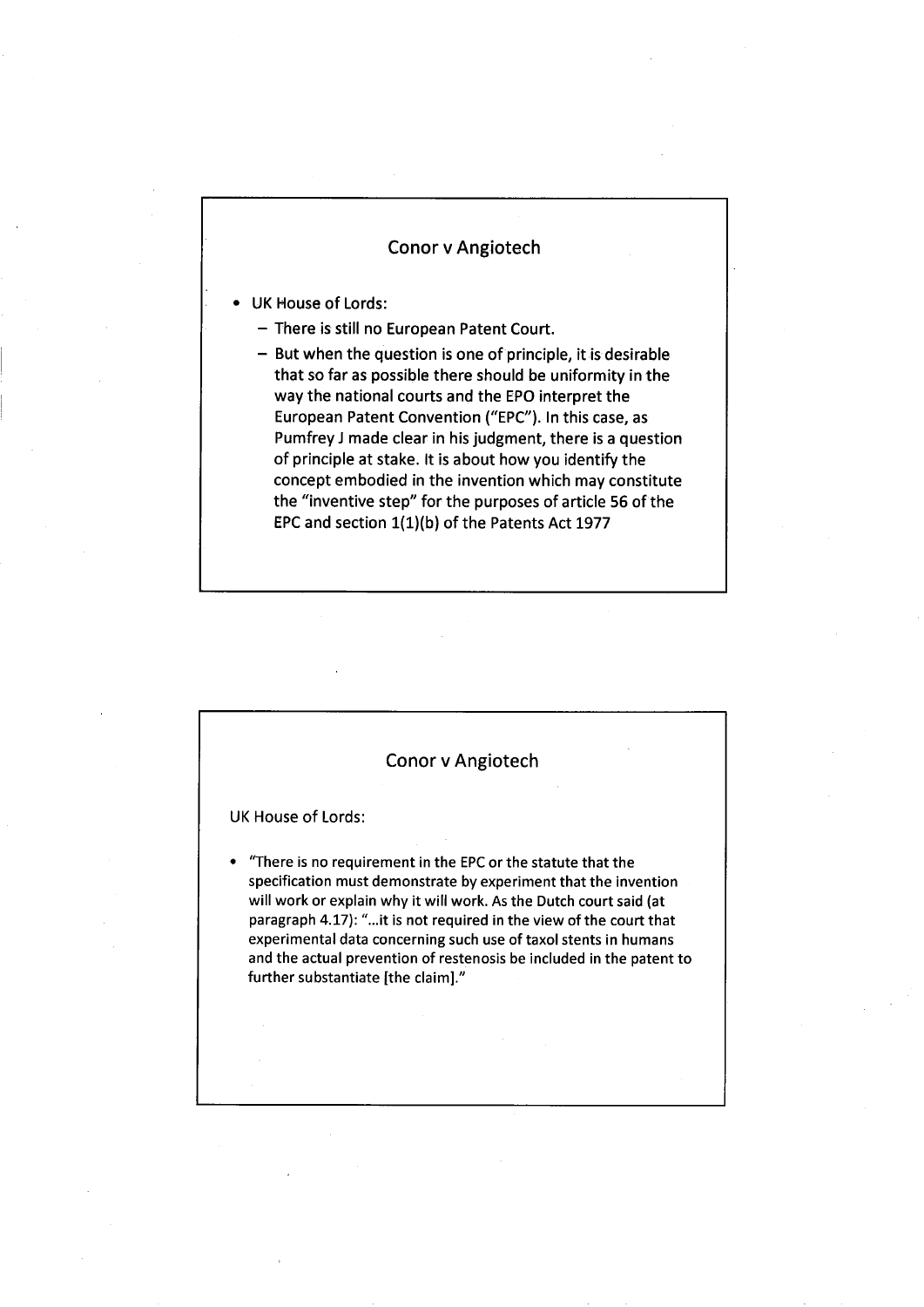# Conor v Angiotech

UK House of Lords:

· He (Jacob J) correctly summarised the authorities, starting with the judgment of Diplock LJ in Johns-Manville Corporation's Patent (1967) RPC 479, by saying that the notion of something being obvious to try was useful only in a case in which there was a fair expectation of success.

| Conor/Angiotech                                                                                                                                                                                                                                                                                                                                                                                                                                               |  |
|---------------------------------------------------------------------------------------------------------------------------------------------------------------------------------------------------------------------------------------------------------------------------------------------------------------------------------------------------------------------------------------------------------------------------------------------------------------|--|
| UK House of Lords:                                                                                                                                                                                                                                                                                                                                                                                                                                            |  |
| "The question of obviousness must be considered on the facts of<br>each case. The court must consider the weight to be attached to<br>any particular factor in the light of all the relevant circumstances.<br>These may include such matters as the motive to find a solution to<br>the problem the patent addresses, the number and extent of the<br>possible avenues of research, the effort involved in pursuing them<br>and the expectation of success." |  |